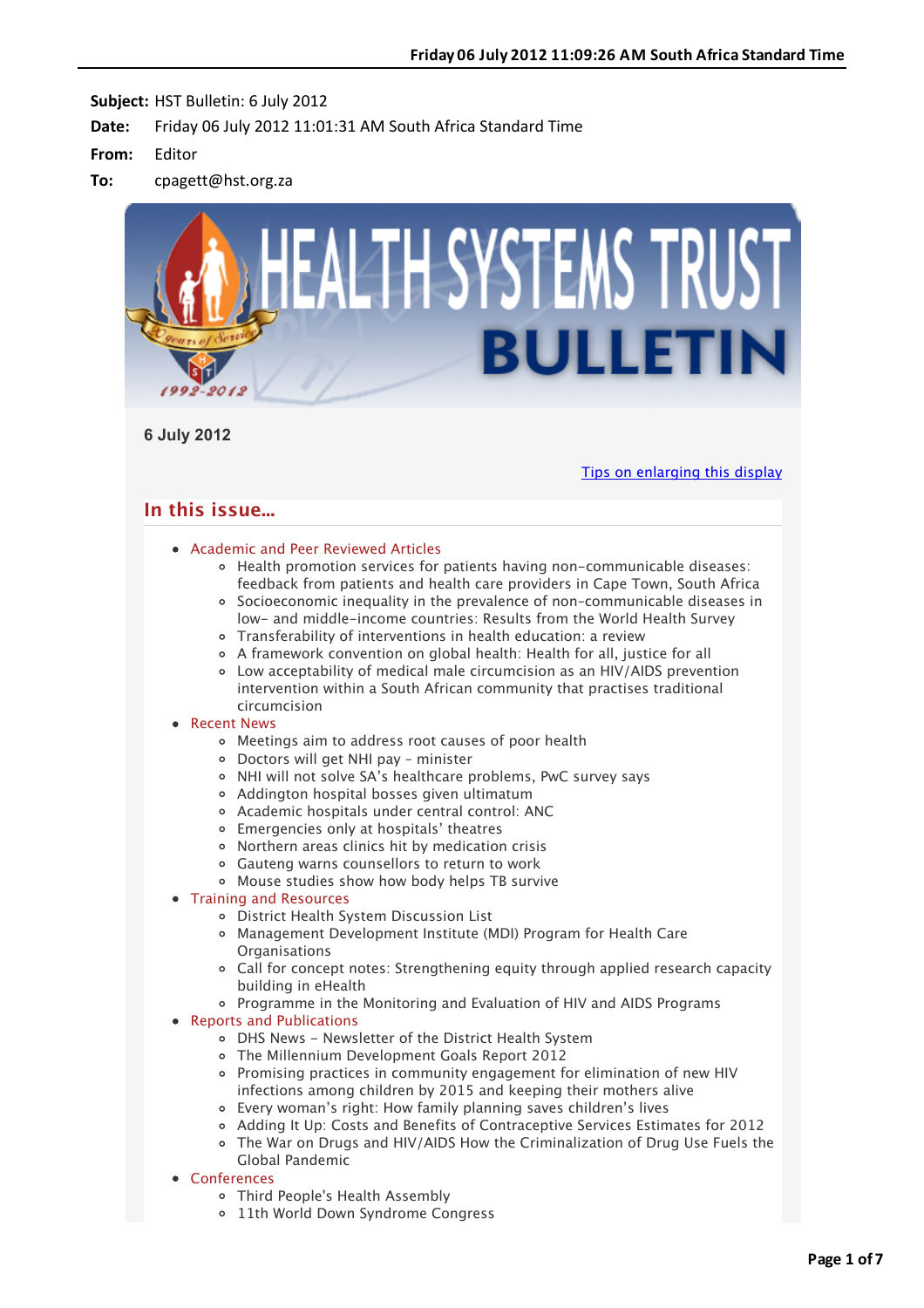- [The 5th Africa Conference on Sexual Health and Rights](applewebdata://57007F2D-9011-404B-A685-786AE220D245#C_3)
- [HASA 2012 Annual Conference and Exhibition](applewebdata://57007F2D-9011-404B-A685-786AE220D245#C_4)
- o [Second Global Symposium on Health Systems Research](applewebdata://57007F2D-9011-404B-A685-786AE220D245#C_5)
- o [SA HIV Clinicians Society Conference 2012](applewebdata://57007F2D-9011-404B-A685-786AE220D245#C_6)
- [Job Opportunities](applewebdata://57007F2D-9011-404B-A685-786AE220D245#jobs)
	- [AHP African Health Placements](applewebdata://57007F2D-9011-404B-A685-786AE220D245#J_0)
	- [Project Manager \(Health Systems Strengthening Project\) Health Systems Trust](applewebdata://57007F2D-9011-404B-A685-786AE220D245#J_2)
	- [Senior Programme Manager \(Health Systems Strengthening Project\) Health](applewebdata://57007F2D-9011-404B-A685-786AE220D245#J_3) Systems Trust
	- [Project Manager Ibis Reproductive Health](applewebdata://57007F2D-9011-404B-A685-786AE220D245#J_4)

# **Academic and Peer Reviewed Articles**

## **Health promotion services for patients having non-communicable diseases: feedback from patients and health care providers in Cape Town, South Africa**

*Whadi-ah Parker, Nelia P Steyn, Carl J Lombard and Naomi S Levitt. BMC Public Health 2012. Published: 4 July 2012.*

The aim of this paper is to conduct an audit of the availability and efficacy of equipment, health promotion methods and materials currently used by health professionals for the management of patients with non-communicable diseases (NCDs) at primary health care (PHC) facilities in Cape Town..[.Read More »](http://bulletin.hst.org.za//lt.php?id=K09UAFdSVgcFSlBUAkUHC1NR)

Source: [http://www.biomedcentral.com/1471-2458/12/503/abstract\[](http://bulletin.hst.org.za//lt.php?id=K09UAFdSVgcFSlBUAkUHC1NR)Accessed: 06 July 2012]

## **[back to top](applewebdata://57007F2D-9011-404B-A685-786AE220D245#top)**

## **Socioeconomic inequality in the prevalence of non–communicable diseases in low- and middleincome countries: Results from the World Health Survey**

*Ahmad Reza Hosseinpoor, Nicole Bergen, Shanthi Mendis, Sam Harper, Emese Verdes, Anton Kunst and Somnath Chatterji.BMC Public Health 2012, 12:474. Published: 22 June 2012.*

Non-communicable diseases are an increasing health concern worldwide, but particularly in low- and middleincome countries. This study quantified and compared education- and wealth-based inequalities in the prevalence of five noncommunicable diseases (angina, arthritis, asthma, depression and diabetes) and comorbidity in low- and middle-income country groups... [Read More »](http://bulletin.hst.org.za//lt.php?id=K09UAFdSVgcESlBUAkUHC1NR)

Source: [http://www.biomedcentral.com/1471-2458/12/474/abstract\[](http://bulletin.hst.org.za//lt.php?id=K09UAFdSVgcESlBUAkUHC1NR)Accessed: 06 July 2012]

### **[back to top](applewebdata://57007F2D-9011-404B-A685-786AE220D245#top)**

## **Transferability of interventions in health education: a review**

*Linda Cambon, Laetitia Minary, Valery Ridde and François Alla. BMC Public Health 2012. Published: 2 July 2012.*

Health education interventions are generally complex interventions. Their outcomes result from the intervention itself and from the context for which they are developed. Thus, the transferability is questioned when one reproduces in a given context an intervention carried out in another context. We performed a systematic review to analyze the definitions, factors and measurement of transferability used in health education...[Read More »](http://bulletin.hst.org.za//lt.php?id=K09UAFdSVgcDSlBUAkUHC1NR)

Source: [http://www.biomedcentral.com/1471-2458/12/497/abstract](http://bulletin.hst.org.za//lt.php?id=K09UAFdSVgcDSlBUAkUHC1NR) [Accessed: 06 July 2012]

### **[back to top](applewebdata://57007F2D-9011-404B-A685-786AE220D245#top)**

## **A framework convention on global health: Health for all, justice for all**

*Gostin, Lawrence O. Journal of the American Medical Association, Vol. 307, No. 19, pp. 2087-2092, 2012 ; Georgetown Public Law Research Paper No. 12-066; Georgetown Law and Economics Research Paper No. 12- 019. Published: 16 May 2012.*

Health inequalities represent perhaps the most consequential global health challenge and yet they persist despite increased funding and innovative programs. The United Nations is revising the Millennium Development Goals (MDGs) that will shape the world for many years to come...[.Read More »](http://bulletin.hst.org.za//lt.php?id=K09UAFdSVgcCSlBUAkUHC1NR)

Source: [http://papers.ssrn.com/sol3/papers.cfm?abstract\\_id=2072457](http://bulletin.hst.org.za//lt.php?id=K09UAFdSVgcCSlBUAkUHC1NR) [Accessed: 06 July 2012]

### **[back to top](applewebdata://57007F2D-9011-404B-A685-786AE220D245#top)**

## **Low acceptability of medical male circumcision as an HIV/AIDS prevention intervention within a South African community that practises traditional circumcision**

*Daniella Mark, Keren Middelkoop, Samantha Black, Surita Roux, Llewellyn Fleurs, Robin Wood, Linda-Gail Bekker. South African Medical Journal, Vol 102, No 6 (2012). Published: July 2012.*

Traditional circumcision is practised among some indigenous tribes in South Africa (SA) such as the Xhosa. Recent experimental evidence has demonstrated the benefits of male circumcision for the prevention of HIV infection in heterosexual men. The acceptability of circumcision as a biomedical intervention mirroring an ingrained cultural practice, as well as the age and extent of the procedure, are poorly understood... $Read More  $\alpha$$ 

Source: [http://www.samj.org.za/index.php/samj/article/view/5477/4253](http://bulletin.hst.org.za//lt.php?id=K09UAFdSVgcBSlBUAkUHC1NR)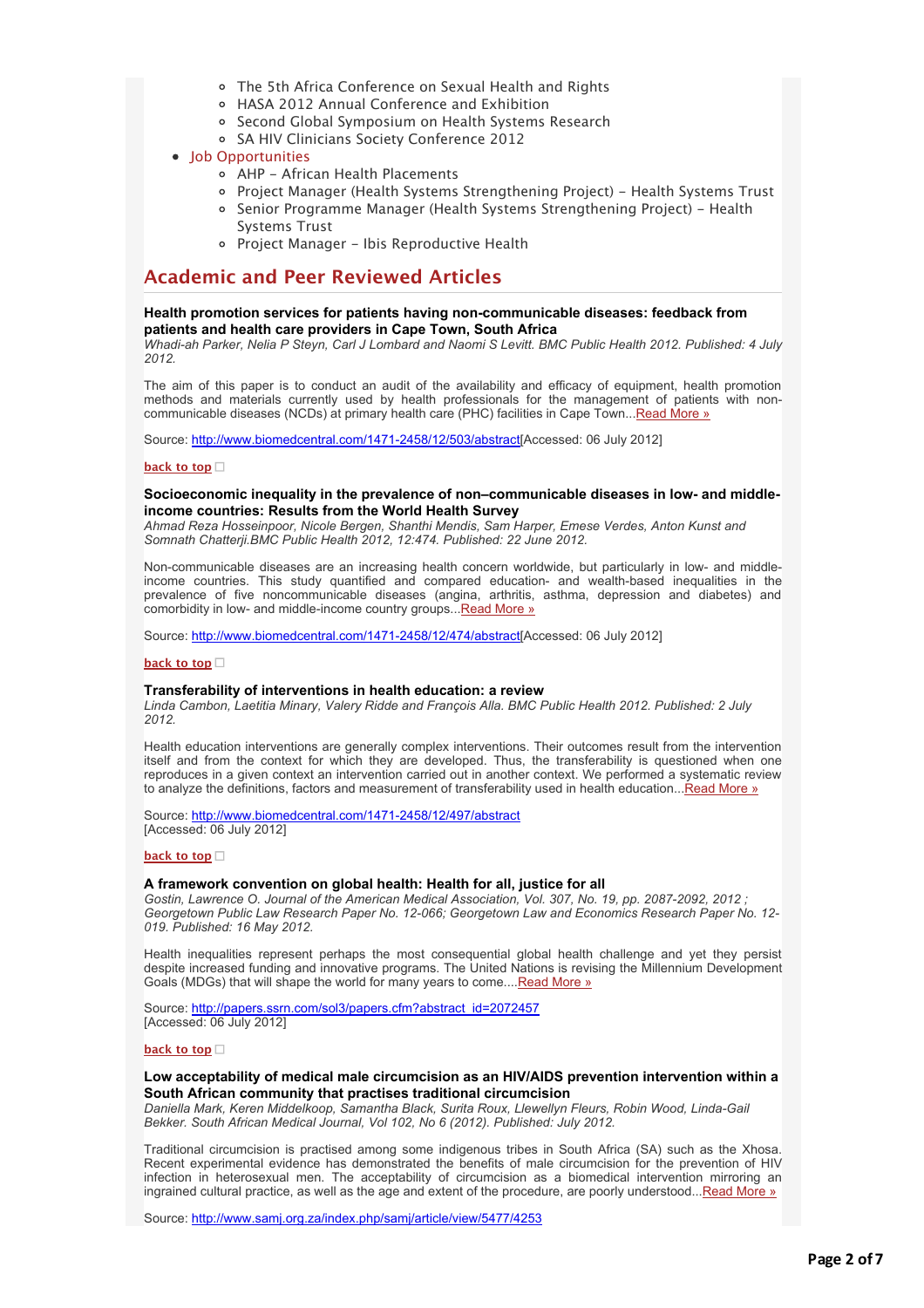[Accessed: 06 July 2012]

**[back to top](applewebdata://57007F2D-9011-404B-A685-786AE220D245#top)**

## **Recent News**

## **Meetings aim to address root causes of poor health**

*Health-e News. Published: 4 July 2012*

Health and social justice activists as well as health ministers and key policy makers from across the world will meet in Cape Town this week to address the drivers of inequity which fundamentally impact on the health of the poor..[.Read More »](http://bulletin.hst.org.za//lt.php?id=K09UAFdSVgcASlBUAkUHC1NR)

Source: [http://health-e.org.za/news/article.php?uid=20033609](http://bulletin.hst.org.za//lt.php?id=K09UAFdSVgcPSlBUAkUHC1NR) [Accessed: 06 July 2012]

**[back to top](applewebdata://57007F2D-9011-404B-A685-786AE220D245#top)**

## **Doctors will get NHI pay – minister**

*Business Day. Published: 6 July 2012.*

The Department of Health would guarantee the payment of private general practitioners (GPs) who worked in [public clinics in the National Health Insurance \(NHI\) pilot districts, said Health Minister Aaron Motsoaledi..Read](http://bulletin.hst.org.za//lt.php?id=K09UAFdSVgcOSlBUAkUHC1NR) More »

Source: [http://www.businessday.co.za/articles/Content.aspx?id=175710](http://bulletin.hst.org.za//lt.php?id=K09UAFdSVgQHSlBUAkUHC1NR) [Accessed: 06 July 2012]

### **[back to top](applewebdata://57007F2D-9011-404B-A685-786AE220D245#top)**

### **NHI will not solve SA's healthcare problems, PwC survey says**

*Business Day Published: 3 July 2012.*

Respondents to firm's survey say National Health Insurance alone cannot overhaul healthcare, with working conditions and primary healthcare also needing attention The National Health Insurance (NHI) would not necessarily resolve the current state of health services, according to a survey by professional services firm PwC..[.Read More »](http://bulletin.hst.org.za//lt.php?id=K09UAFdSVgQGSlBUAkUHC1NR)

Source: [http://www.businessday.co.za/articles/Content.aspx?id=175492\[](http://bulletin.hst.org.za//lt.php?id=K09UAFdSVgQFSlBUAkUHC1NR)Accessed: 06 July 2012]

### **[back to top](applewebdata://57007F2D-9011-404B-A685-786AE220D245#top)**

### **Addington hospital bosses given ultimatum**

*IOL. Published: 4 July 2012*

Addington Hospital's management had been given three months to clean up the facility and restore it to its former glory or face the consequences, the KwaZulu-Natal health portfolio committee said on Tuesday. On a visit to the beleaguered hospital the committee gave the management team until September to clean up its act..[.Read More »](http://bulletin.hst.org.za//lt.php?id=K09UAFdSVgQESlBUAkUHC1NR)

Source: [http://www.iol.co.za\[](http://bulletin.hst.org.za//lt.php?id=K09UAFdSVgQDSlBUAkUHC1NR)Accessed: 06 July 2012]

### **[back to top](applewebdata://57007F2D-9011-404B-A685-786AE220D245#top)□**

### **Academic hospitals under central control: ANC**

*Times Live. Published: 29 June 2012*

Academic hospitals should be centrally controlled, and 1000 doctors will start training in Cuba later this year, the ANC commission on health policy resolved in Midrand on Friday. "These are central assets which service across provinces... these are hospitals attached to universities," said Health Minister Aaron Motsoaledi..[.Read More »](http://bulletin.hst.org.za//lt.php?id=K09UAFdSVgQCSlBUAkUHC1NR)

Source: [http://www.timeslive.co.za\[](http://bulletin.hst.org.za//lt.php?id=K09UAFdSVgQBSlBUAkUHC1NR)Accessed: 06 July 2012]

**[back to top](applewebdata://57007F2D-9011-404B-A685-786AE220D245#top)**

## **Emergencies only at hospitals' theatres**

*Business Day. Published: 29 June 2012.*

The Port Elizabeth Hospital Complex is to offer only emergency surgery – and only before 5pm on some days of the week – due to what it says is a severe staff shortage. The Eastern Cape health department is facing a budget shortfall of R2,5bn-R3bn, while some doctors have not been paid since January..[.Read More »](http://bulletin.hst.org.za//lt.php?id=K09UAFdSVgQASlBUAkUHC1NR)

Source: [http://www.businessday.co.za/Articles/Content.aspx?id=175216](http://bulletin.hst.org.za//lt.php?id=K09UAFdSVgQPSlBUAkUHC1NR) [Accessed: 06 July 2012]

#### **[back to top](applewebdata://57007F2D-9011-404B-A685-786AE220D245#top)**

### **Northern areas clinics hit by medication crisis**

*Herald Online. Published: 28 June 2012.*

Hundreds of residents in Nelson Mandela Bay's northern areas who depend on metro clinics as their primary source of healthcare have had to turn to private pharmacies because of a shortage of state-issued medication.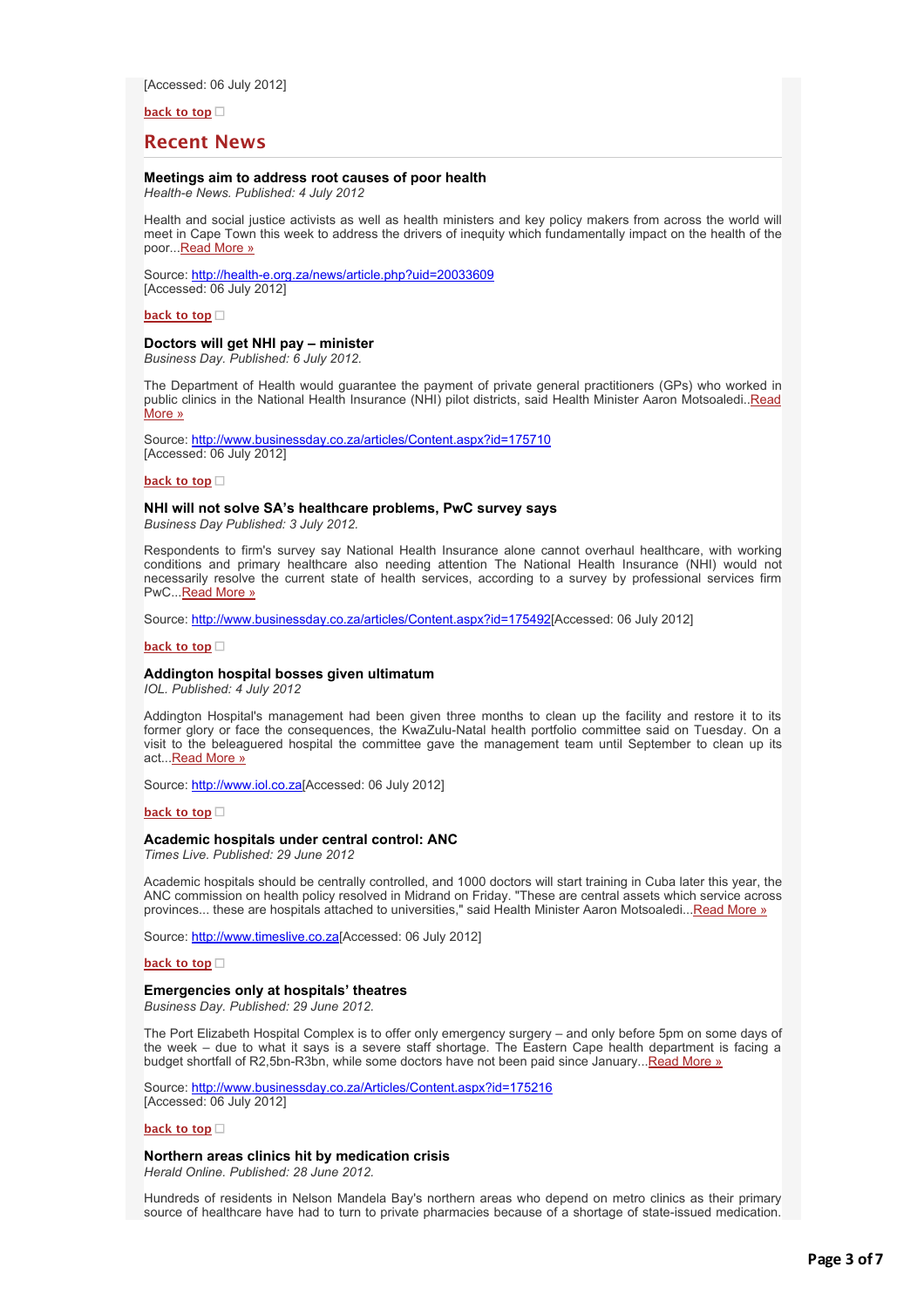Up to 10 clinics are believed to have run short of medication ranging from contraception pills to chronic medication..[.Read More »](http://bulletin.hst.org.za//lt.php?id=K09UAFdSVgQOSlBUAkUHC1NR)

Source: [http://www.peherald.com/news/article/7034](http://bulletin.hst.org.za//lt.php?id=K09UAFdSVgUHSlBUAkUHC1NR) [Accessed: 06 July 2012]

### **[back to top](applewebdata://57007F2D-9011-404B-A685-786AE220D245#top)**

## **Gauteng warns counsellors to return to work**

*Health-e News. Published: 28 June 2012.*

The Gauteng Health Department has warned protesting HIV counsellors and home-based care-givers that there will be consequences if they don't return to work immediately. But it also admits it might not be able to pay them on time if they do... Read More »

Source: [http://www.health-e.org.za/news/article.php?uid=20033598\[](http://bulletin.hst.org.za//lt.php?id=K09UAFdSVgUFSlBUAkUHC1NR)Accessed: 06 July 2012]

**[back to top](applewebdata://57007F2D-9011-404B-A685-786AE220D245#top)**

## **Mouse studies show how body helps TB survive**

*Health-e News. Published: 27 June 2012.*

Inhibiting a key immune response in mice during initial multi-drug treatment for tuberculosis could -paradoxically -- shorten treatment time for the highly contagious lung infection, according to new research from Johns Hopkins Children's Center and the Center for TB Research..[.Read More »](http://bulletin.hst.org.za//lt.php?id=K09UAFdSVgUESlBUAkUHC1NR)

Source: [http://www.health-e.org.za/news/article.php?uid=20033594\[](http://bulletin.hst.org.za//lt.php?id=K09UAFdSVgUDSlBUAkUHC1NR)Accessed: 06 July 2012]

**[back to top](applewebdata://57007F2D-9011-404B-A685-786AE220D245#top)**

# **Training and Resources**

### **District Health System Discussion List**

*Moderated by Health Systems Trust*

The DHS-LG discussion list is aimed at managers whose work is linked to the DHS, especially district, subdistrict and facility managers; developmental partners; NGOs and CBOs working in the district health system [and academics doing health systems research or training primary health care workers. Join the discussion at](http://bulletin.hst.org.za//lt.php?id=K09UAFdSVgUCSlBUAkUHC1NR) http://lists.hst.org.za/mailman/listinfo/dhs-lg

# **[back to top](applewebdata://57007F2D-9011-404B-A685-786AE220D245#top)**

### **Management Development Institute (MDI) Program for Health Care Organisations**

*UCLA/Johnson & Johnson Management Development Institute Deadline: 9 July 2012*

This is a one-week intensive program to enhance the leadership and management skills of program managers and leaders of Sub-Saharan African organisations, governmental and non-governmental, that are devoted to delivering health care services to underserved populations[.Click here for more information»](http://bulletin.hst.org.za//lt.php?id=K09UAFdSVgUBSlBUAkUHC1NR)

**[back to top](applewebdata://57007F2D-9011-404B-A685-786AE220D245#top)**

## **Call for concept notes: Strengthening equity through applied research capacity building in eHealth**

*IDRC*

*Deadline: 20 July 2012*

IDRC's Governance for Equity in Health Systems (GEHS) program is pleased to announce a call for concept notes. The focus of the call is on how and when technology can contribute toward strengthened and more equitable health systems in low-and middle-income countries (LMICs). [Click here for more information»](http://bulletin.hst.org.za//lt.php?id=K09UAFdSVgUASlBUAkUHC1NR)

**[back to top](applewebdata://57007F2D-9011-404B-A685-786AE220D245#top)**

## **Programme in the Monitoring and Evaluation of HIV and AIDS Programs**

*When: 6 August 2012 - 17 August 2012 Where: School of Health Systems and Public Health (SHSPH), University of Pretoria*

The course offers intensive training that will cover the fundamental concepts and tools for monitoring and evaluating HIV/AIDS programmes. The course will include sessions on the role of strategic information in decision-making, M&E frameworks, indicators, information systems, evaluation designs, developing M&E plans, calculating and interpreting indicators and facilitating the use of strategic information. Click here for more information»

**[back to top](applewebdata://57007F2D-9011-404B-A685-786AE220D245#top)**

# **Reports and Publications**

**DHS News - Newsletter of the District Health System**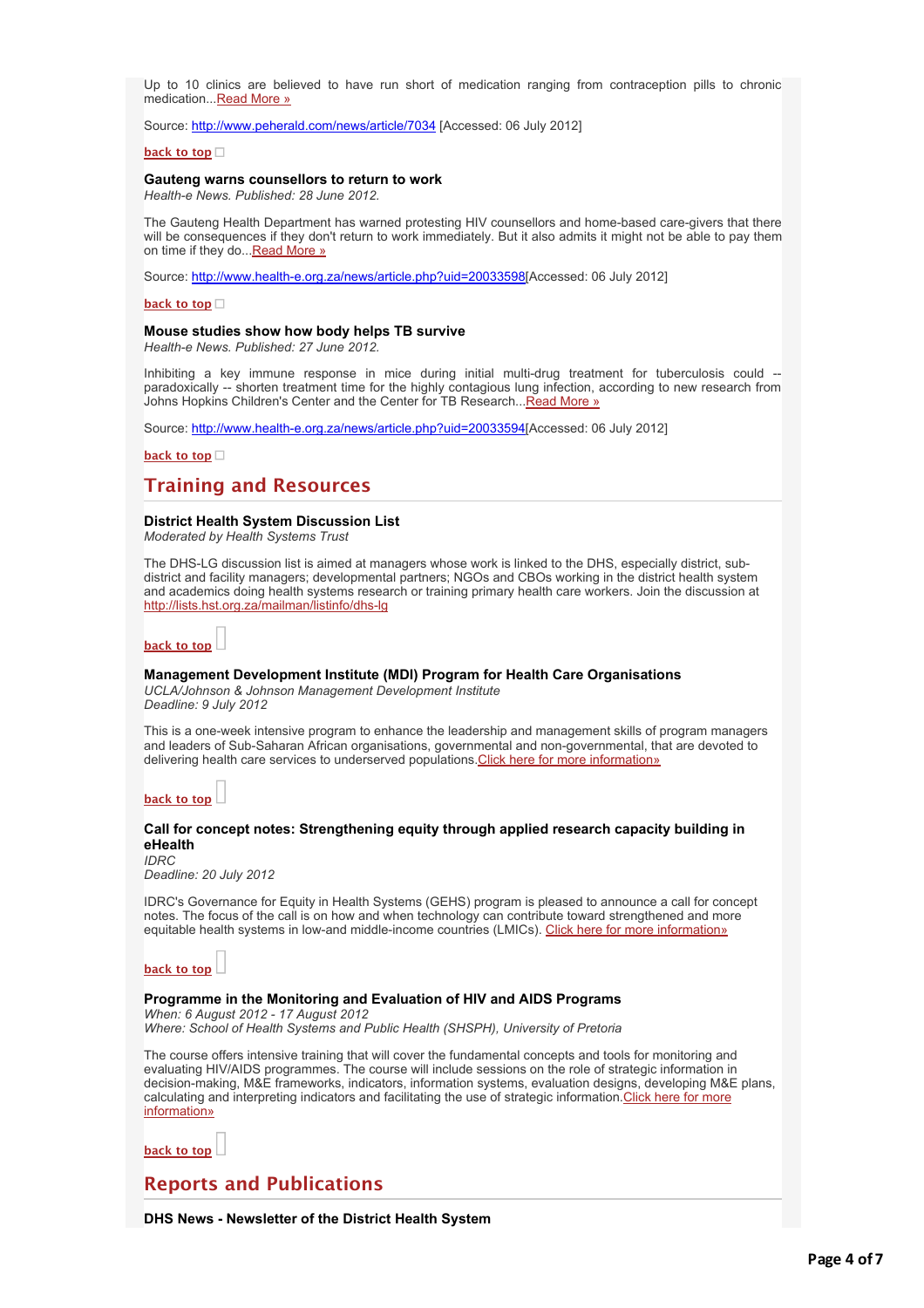*Department of Health (South Africa). Published: 2012..*

This is the first issue of the DHS News for 2012. In this issue the focus is largely on developments related to maternal and child health as well as provide an update on the progress the Department of Health is making in PHC re-engineering. [Click Here»](http://bulletin.hst.org.za//lt.php?id=K09UAFdSVgUOSlBUAkUHC1NR)

### **[back to top](applewebdata://57007F2D-9011-404B-A685-786AE220D245#top)**

## **The Millennium Development Goals Report 2012**

*United Nations. Published: 2012.*

This year's report on progress towards the Millennium Development Goals (MDGs) highlights several milestones. The target of reducing extreme poverty by half has been reached five years ahead of the 2015 deadline, as has the target of halving the proportion of people who lack dependable access to improved sources of drinking water.. [Click Here»](http://bulletin.hst.org.za//lt.php?id=K09UAFdSVgIHSlBUAkUHC1NR)

#### **[back to top](applewebdata://57007F2D-9011-404B-A685-786AE220D245#top)**

# **Promising practices in community engagement for elimination of new HIV infections among children by 2015 and keeping their mothers alive**

*UNAIDS. Published: 2012.*

Leaders from around the world attending the 2011 High Level Meeting on AIDS committed to work towards the elimination of new HIV infections among children by 2015 and reducing AIDS-related maternal mortality. This is to be accomplished through the implementation of a new Global Plan for scaling up comprehensive prevention of mother-to-child transmission of HIV (PMTCT) programmes. [Click Here»](http://bulletin.hst.org.za//lt.php?id=K09UAFdSVgIGSlBUAkUHC1NR)

#### **[back to top](applewebdata://57007F2D-9011-404B-A685-786AE220D245#top)**

# **Every woman's right How family planning saves children's lives**

*Save the Children. Published: 2012.*

Family planning is a fundamental right. More surprisingly perhaps, it's also vital to improving children's chances of survival. Ensuring women are able to plan whether or when to have children means babies and young children are more likely to survive. [Click Here »](http://bulletin.hst.org.za//lt.php?id=K09UAFdSVgIFSlBUAkUHC1NR)

#### **[back to top](applewebdata://57007F2D-9011-404B-A685-786AE220D245#top)**

# **Adding It Up: Costs and Benefits of Contraceptive Services Estimates for 2012**

*UNFPA . Published: 2012.*

This report presents new 2012 estimates of the numbers and proportions of women in the developing world using modern methods and in need of modern contraception, as well as the cost and impact of meeting this need

[Click Here »](http://bulletin.hst.org.za//lt.php?id=K09UAFdSVgIESlBUAkUHC1NR)

## **[back to top](applewebdata://57007F2D-9011-404B-A685-786AE220D245#top)**

## **The War on Drugs and HIV/AIDS How the Criminalization of Drug Use Fuels the Global Pandemic**

*Global Commission on Drug Policy. Published: 2012.*

The global war on drugs is driving the HIV/AIDS pandemic among people who use drugs and their sexual partners. Throughout the world, research has consistently shown that repressive drug law enforcement practices force drug users away from public health services and into hidden environments where HIV risk becomes markedly elevated. [Click Here »](http://bulletin.hst.org.za//lt.php?id=K09UAFdSVgIDSlBUAkUHC1NR)

**[back to top](applewebdata://57007F2D-9011-404B-A685-786AE220D245#top)**

## **Conferences**

### **Third People's Health Assembly**

*When: 6-11 July 2012 Venue: University of the Western Cape, Cape Town, South Africa. URL: [http://www.phmovement.org/en/pha3](http://bulletin.hst.org.za//lt.php?id=K09UAFdSVgICSlBUAkUHC1NR)*

The People's Health Assembly (PHA), organised by the People's Health Movement (PHM), is a global event bringing together health activists from across the world to share experiences, analyse global health situation, develop civil society positions and to develop strategies which promote health for all.

#### **[back to top](applewebdata://57007F2D-9011-404B-A685-786AE220D245#top)**

## **11th World Down Syndrome Congress**

*When: 15-17th August 2012 Venue: Cape Town International Convention Centre (CTICC), Cape Town, South Africa URL: [http://www.wdsc2012.org.za/](http://bulletin.hst.org.za//lt.php?id=K09UAFdSVgIBSlBUAkUHC1NR)*

Down Syndrome International together with local hosts Down Syndrome South Africa take pride in hosting the next World Down Syndrome Congress for the first time on African soil, giving us the opportunity of learning and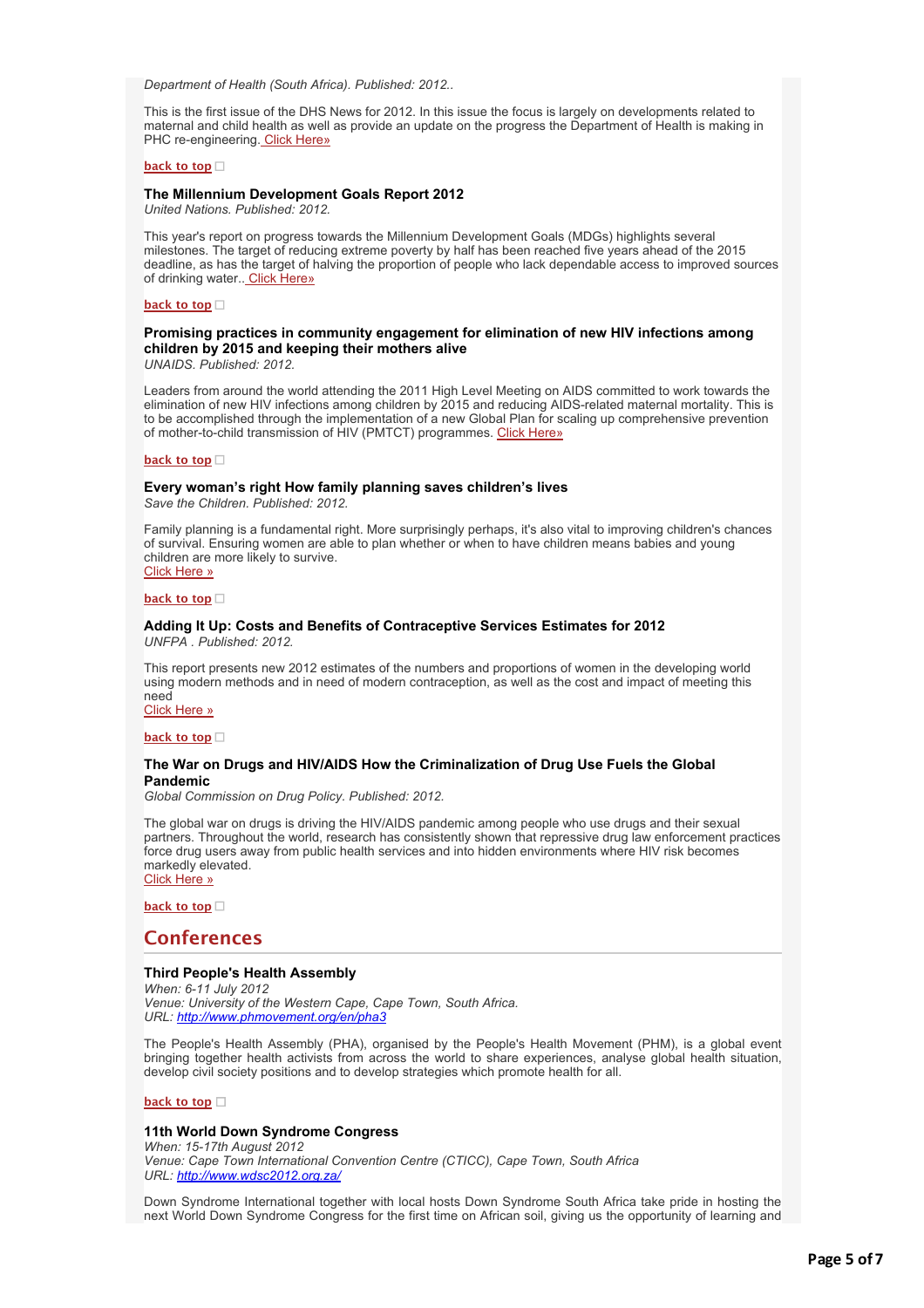sharing experiences from across the globe. The aim of this congress is for all participants to gain experience on the latest developments and up to date knowledge and tools to improve the lives of people with Down syndrome.

## **[back to top](applewebdata://57007F2D-9011-404B-A685-786AE220D245#top)**

## **HASA 2012 Annual Conference and Exhibition**

*When: 19-21 September Venue: Cape Town International Convention Centre URL: [http://findavenue.co.za/Hasa/](http://bulletin.hst.org.za//lt.php?id=K09UAFdSVgIASlBUAkUHC1NR)*

This year's conference will be running over the course of three days, 19 – 21 September, and will once again be held at the Cape Town International Convention Centre. The theme for the conference: "Policy. Practice. Progress" will encourage stakeholders in the public and private healthcare sectors to find common ground on the way forward and ensure that policy reforms, when implemented and practiced, do result in healthcare advancement and progress. This is particularly relevant at this current juncture in the South African healthcare policy reform discourse.

#### **The 5th Africa Conference on Sexual Health and Rights**

*When: 19-22 September 2012 Venue:Windhoek, Namibia. URL: [http://www.africasexuality.org](http://bulletin.hst.org.za//lt.php?id=K09UAFdSVgIPSlBUAkUHC1NR)*

The 5th Africa Conference on Sexual Health and Rights will take stock of responses to sexual health and rights on the continent since ICPD, and interrogate the status of sexual health and rights, with particular focus on women, girls, adolescents and youth.

### **[back to top](applewebdata://57007F2D-9011-404B-A685-786AE220D245#top)**

## **Second Global Symposium on Health Systems Research**

*When: 31 October-3 November 2012 Where: Beijing, People's Republic of China URL: [http://www.hsr-symposium.org](http://bulletin.hst.org.za//lt.php?id=K09UAFdSVgIOSlBUAkUHC1NR)*

The Second Global Symposium on Health Systems Research call for abstracts is now open. The Symposium will focus on the science to accelerate universal health coverage around the world. It will cover three main themes: Knowledge Translation, State-of-the-Art Health Systems Research, and Health Systems Research Methodologies.

#### **[back to top](applewebdata://57007F2D-9011-404B-A685-786AE220D245#top)**

## **SA HIV Clinicians Society Conference 2012**

*When: 25 - 28 November 2012 Venue: Cape Town International Convention Centre (CTICC,) Cape Town URL: [http://www.hst.org.za/events/sa-hiv-clinicians-society-conference-2012](http://bulletin.hst.org.za//lt.php?id=K09UAFdSVgMHSlBUAkUHC1NR)*

The theme of the conference is 'Striving for Clinical Excellence'. The Conference will focus on clinical content, setting it apart from other conferences held to date in South Africa. Doctors, nurses, and pharmacists are welcome to attend the presentations of a stellar group of senior faculty from the region and abroad delivering talks relevant to clinical care.

### **[back to top](applewebdata://57007F2D-9011-404B-A685-786AE220D245#top)**

# **Job Opportunities**

## **AHP - African Health Placements**

AHP is a not-for-profit project that aims to support the recruitment and retention of healthcare workers in South Africa. AHP is focused on assisting healthcare professionals make the right choice for their future in South Africa. No placement fees are charged.

Please view the website for more details [http://www.ahp.org.za](http://bulletin.hst.org.za//lt.php?id=K09UAFdSVgMGSlBUAkUHC1NR) or contact on 011 328 1300

**[back to top](applewebdata://57007F2D-9011-404B-A685-786AE220D245#top)**

## **Project Manager (Health Systems Strengthening Project)**

*Health Systems Trust Closing date: 6 July 2012*

Please view our website for more details [http://www.hst.org.za/content/project-manager-health-systems-strengthening-project](http://bulletin.hst.org.za//lt.php?id=K09UAFdSVgMFSlBUAkUHC1NR)

## **[back to top](applewebdata://57007F2D-9011-404B-A685-786AE220D245#top)**

## **Senior Programme Manager (Health Systems Strengthening Project)**

*Health Systems Trust Closing date: 6 July 2012*

Please view our website for more details [http://www.hst.org.za/content/senior-programme-manager-health-systems-strengthening-project](http://bulletin.hst.org.za//lt.php?id=K09UAFdSVgMESlBUAkUHC1NR)